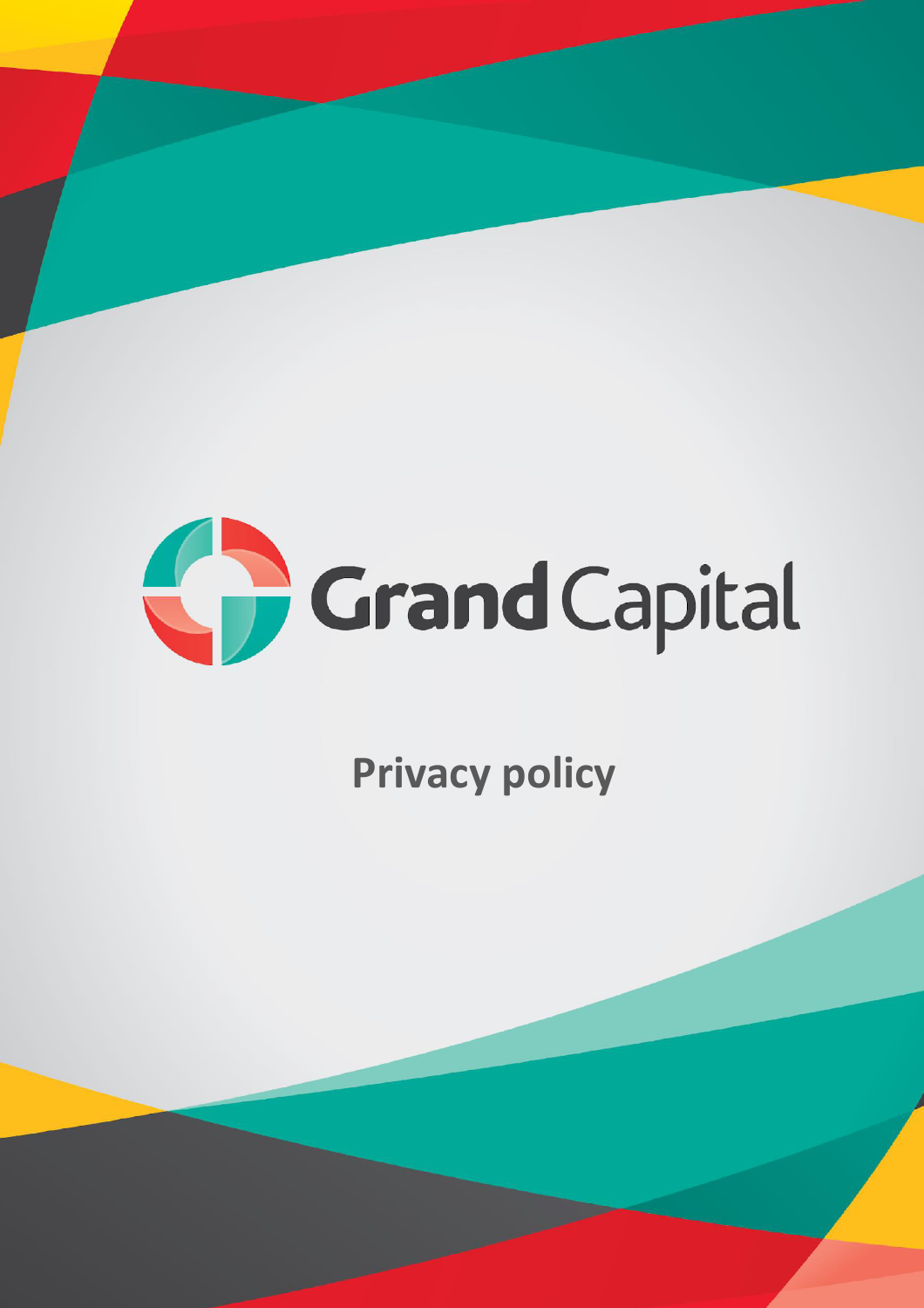

## **Obligations of the Company**

GRAND CAPITAL (further – the Company) is obliged to provide security and confidentiality of all private information received from Clients. Confidentiality policy (further – Policy) explains how the Company collects, uses and protects personal information of its Clients. If you are our Client and documents provided are verified, then the present Policy does not require Clients to provide any more information, aside of what is already provided to the Company. The question of safety and security of personal information of our present and future Clients as well as security of our web- site visitors has very high priority for us.

## **Information that we receive from our Clients**

The Company has to receive the Client's personal information in order to open a Demo or a Real account. This information provides a better understanding of Client's needs as well and helps the Company to provide information about products and services that are the most suitable for the Client. This information will also be used to raise the quality of consulting services for our Clients about all questions that may arise.

Personal information received from the Client may include:

1. Personal information that Clients indicate in statements, questionnaires and forms for opening an account: First, Last and Middle name, address, birthdate, passport data, occupation and position.

2. Financial information such as your investment experience.

3. Documents that are necessary for the Client's identification: scan-copy of the passport, utility bills and/or bank statements, foundation documents form the Client's Company.

4. Documents provided by Clients for verification of money transfer: money orders, bank statements, credit card copies, etc.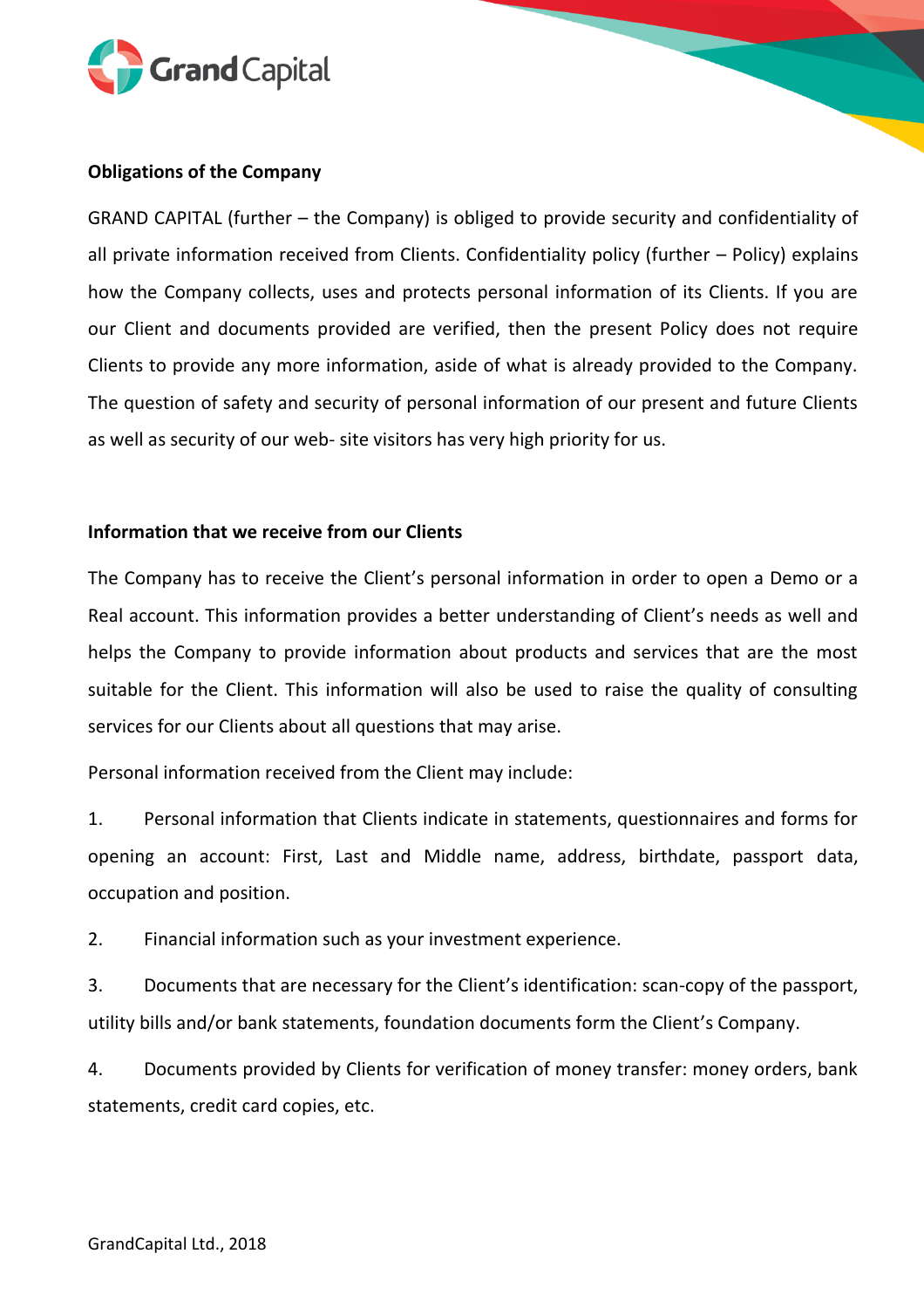

## **The use of personal information**

The Company may use Clients' personal information in order to:

1. Verify Clients' identity;

2. Quickly process Clients' trading and non-trading transactions;

3. Promptly inform Clients about development of the list of Company's products and services that we believe may interest our Clients.

4. Provide other services related to Clients' trading accounts in the Company;

5. Keep a correct registration database with Clients' accounts;

6. Analyze statistical data in order to offer products and services of higher quality to Clients; The Company keeps and uses personal information that Clients provide to the Company indefinitely.

## **Cookies**

Cookies is a small fragment of data that is sent by the web-server to be stored on the user's computer in a form of a file, so with the next Client's request web-site could extract this information. This file is re-sent to the web-server in http-request every time when an attempt to open a corresponding web-page is made. Cookies may be used on some pages of our website to provide our Clients with the faster and more convenient access. Most of the webbrowsers allow rejecting Cookies if Clients don't want them, while allowing to visit our website without any restrictions. Cookies are not used for identification of our website visitors.

# **Third parties**

GrandCapital Ltd., 2018 The Company has the right to disclose Clients' identity information to its affiliates, Company's agents or other trusted organizations and individuals (further – trustees) only with the purpose of processing Clients trading and non-trading requests. The Company guarantees